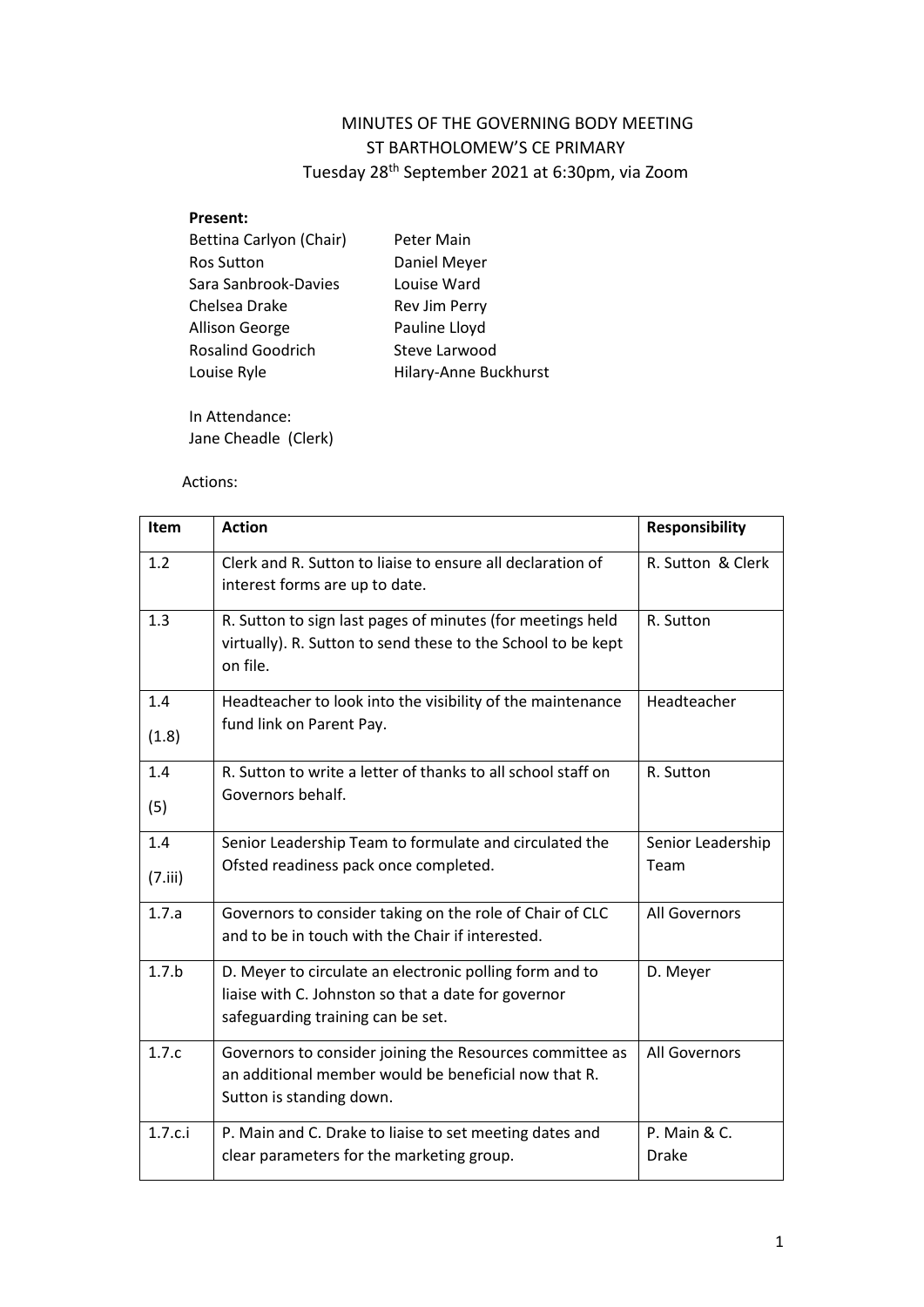| 1.7.d | D. Meyer to circulate the link Governor list to all                                                                    | D. Meyer                  |
|-------|------------------------------------------------------------------------------------------------------------------------|---------------------------|
|       | governors.                                                                                                             |                           |
| 3.1   | C. Johnston to ensure that the safeguarding report<br>includes a section on bullying (even if the figure is zero).     | C. Johnston               |
| 7.4   | Governors L. Rye and D. Roberts to look into attending the<br>Pupil Premium training on 8 <sup>th</sup> November 2021. | L. Ryle $& D.$<br>Roberts |

*The meeting opened at 6:37pm with a prayer by Rev J. Perry*

- 1. Governing Body Administration
	- 1.1. Welcome & Apologies Apologies were received from governors R. Johns, C. Johnston and D. Roberts.
	- 1.2. Declarations of Interest

No new declarations of interests were made at the start of the meeting. Annual declaration of interest forms are due to be completed by all governors.

Action: Clerk to liaise with R. Sutton to circulate the declaration of interest forms so that the school can have this on file and update the interests register where necessary.

1.3. The minutes of the meeting of the Governing Body held  $1<sup>st</sup>$  July 2021 Agreed: The minutes of 1<sup>st</sup> July 2021 were an accurate record.

Action: R. Sutton to sign the last pages of previous minutes (for meetings held virtually). R. Sutton to send these pages to the School so that they can be kept on file.

- 1.4. Matters arising from the minutes (not covered by the agenda)
	- *1.8* The headteacher has included the maintenance fund reminder in the school newsletter. R. Sutton has written to parents regarding the maintenance fund. A parent governor reported that the maintenance fund is not easily accessible on parent pay.

Action: Headteacher to look into the visibility of the maintenance fund link on Parent Pay.

- *5* Action: R. Sutton is due to write a letter of thanks to all school staff on Governors behalf, shortly.
- *6.1* The Admissions policy has been updated and is on the school's website
- *6.2* The amended wording of section 2.8 of the Health & Wellbeing policy is available on MyDrive.
- *7.i* The headteacher has updated the SIP (Ofsted Readiness training outcomes).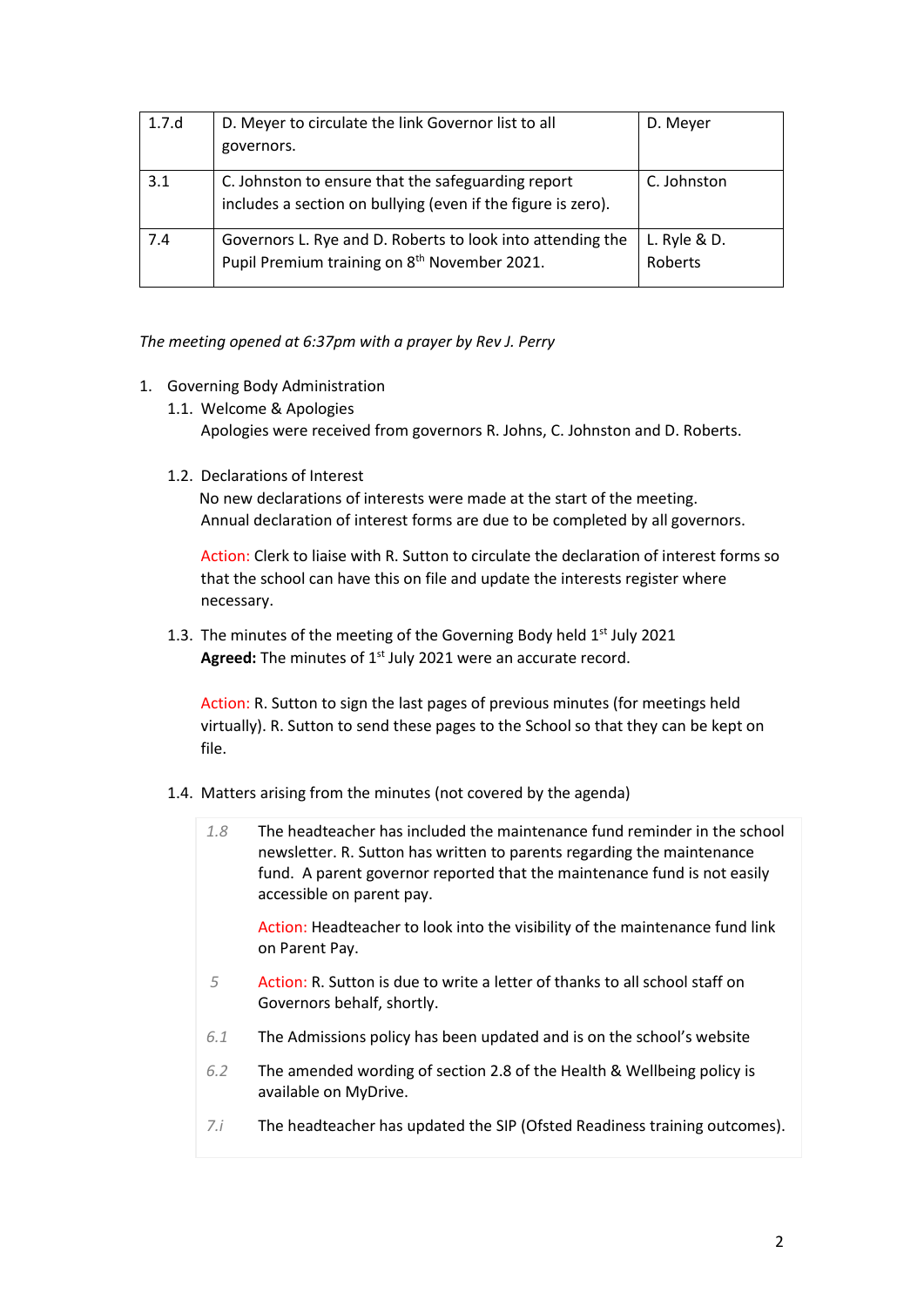- *7.ii* Governors were thanked for their messages regarding inaccuracies and updates on the school website. Governors are encouraged to continue checking the website for any inaccuracies and reporting them.
- *7.iii* Action: The Senior Leadership Team is formulating an Ofsted readiness pack To be circulated shortly.
- *8* Committee dates are to be set once full governor meeting dates are agreed. Committee Chairs are to liaise with the Headteacher regarding dates.

### 1.5. Governing Body membership

#### Election of Chair of governors:

R. Sutton nominated B. Carlyon for the role of Chair. The nomination was seconded by P. Lloyd. There were no other nominations made. R. Sutton thanked B. Carlyon for stepping forward. It was agreed that R. Sutton would Chair the remainder of the meeting.

**Agreed:** Governors voted unanimously to elect B. Carlyon as Chair of governors.

## Election of Vice-Chair of governors:

H. Buckhurst nominated R. Goodrich and P. Main as joint Vice-Chair's. The nomination was seconded by P. Lloyd.

**Agreed:** Governors voted unanimously to re-elect R. Goodrich and P. Main to the joint Vice-Chair role.

#### Local Authority Governor Appointment:

**Agreed:** Governors voted unanimously to approve the re-appointment P. Main as Local Authority Governor.

#### Re-appointment of Foundation Governor:

**Agreed:** Governors voted unanimously to approve the re-appointment re-appoint B. Carlyon as Foundation Governor.

#### 1.6. Chair's Actions

No action to report.

#### 1.7. Committees

a. Ratification of Committee Chairs:

Governors noted that the new Chair of governors, B. Carlyon would no longer be able to continue in her role of CLC Chair.

Action: Governors to consider taking on the role of Chair of CLC and to be in touch with the Chair if interested.

**Agreed:** Governors agreed to approve P. Main as Chair of the Resources committee.

**Agreed:** C. Drake to take on the role of Chair of the marketing strategy group.

b. Committee Reports: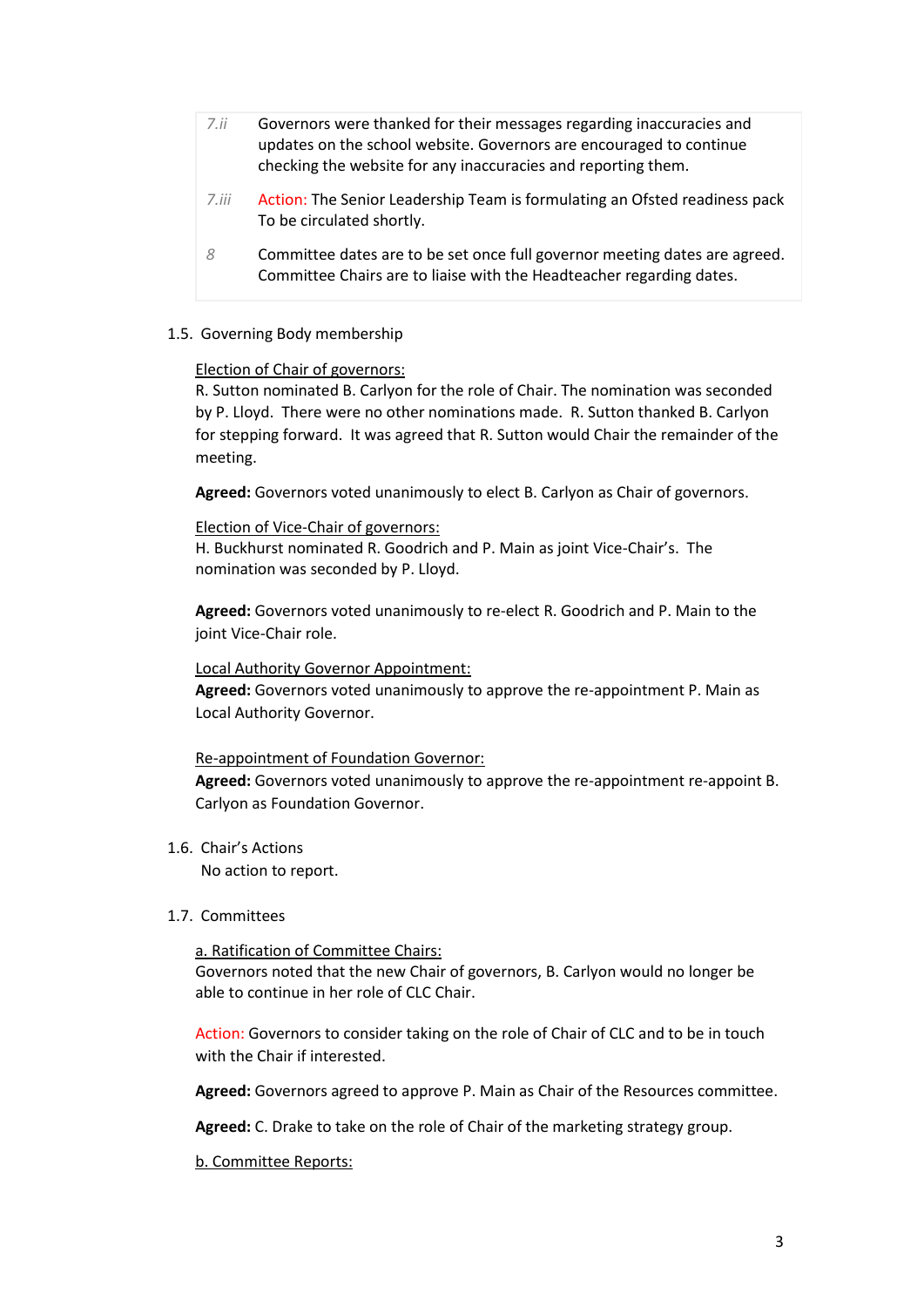Resources: there has been no recent Resources committee meeting. A meeting date is to be agreed on shortly.

CLC: B. Carlyon reported on the recent CLC meeting.

- C. Johnson had given a verbal safeguarding update.
- C. Johnson had taken governors through the 2021 KCSiE document, highlighting the changes.
- D. Meyer had given an overview of the EYFS framework (the school is an early adopter of this framework).
- D. Meyer had presented on the baseline assessment.
- The headteacher had updated governors on the curriculum statement and on the school improvement and development plans.
- There had been a good, in-depth discussion and many questions put to the Senior Leadership Team.
- Governors had reviewed the terms of reference of the CLC committee.

### *Governor Question: Regarding the new section in the KCSiE document, is the school required to define 'low level concerns'?* In her presentation to the committee, C.

Johnston explained this in detail. Safeguarding training will be arranged for all governors shortly.

Action: D. Meyer to circulate a doodlepoll to governors and to liaise with C. Johnston so that a date for governor safeguarding training can be set.

#### c. Committee Membership

The committee membership list is available on MyDrive. Governors found the following errors in the list and asked that they be corrected:

- P. Lloyd sits on the admissions Appeals committee, Pay and Conditions committee, and Headteacher Appraisal committee
- The pay and conditions Appeals committee is comprised of: D. Roberts, C. Drake and A. George
- C. Drake is a member of the CLC committee, not the Resources committee.
- Rev'd Jim is a member of the CLC committee
- D. Meyer is a member of the Resources committee
- P. Main is on the Pay committee.

**Agreed**: Governors agreed that B. Carlyon would be appointed to take on R. Sutton's previous roles on Admissions, Appraisal and Pay & Conditions committees as well as Headteacher Appraisal committee.

Action: Governors to consider joining the Resources committee as an additional member would be beneficial, now that R. Sutton is standing down.

#### *Governor Discussion: The remit of the digital improvement and the marketing*

*strategy groups:* members of the marketing group look into various ways to increase the numbers of children on roll. Anything that can be done to achieve this is considered. The digital improvement research group can be closed and replaced with the marketing strategy working group. Should this group become a proper committee to reflect the importance of this role? Governors noted that the group was set-up for a particular task and it has no frames of reference. It was agreed that it would be positive to publish a list of dates for meetings over the year. Parameters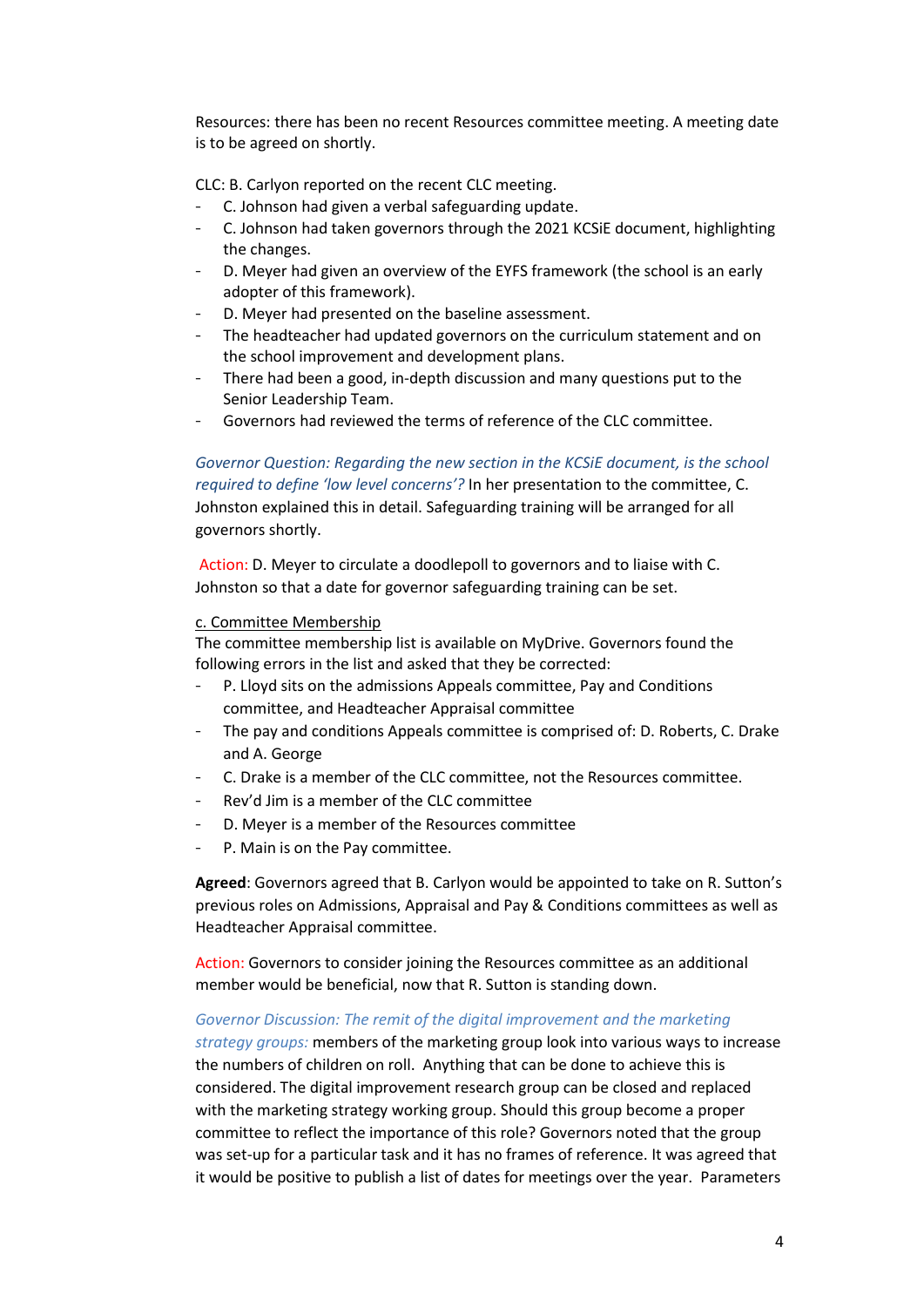for the group should be clearly stipulated (such as, purpose: keeping the numbers higher – 'this group will exist for the entire school year').

**Agreed:** The digital improvement group is to be brought under the umbrella of the marketing strategy group.

**Agreed:** H. Buckhurst is to join the marketing strategy working group

Action: P. Main and C. Drake to liaise to set meeting dates and clear parameters for the marketing group.

#### d. Link Governors

The Senior Leadership Team have agreed that it would be more useful for governors to be linked to particular subject areas than to a particular class. D. Meyer has developed a list for link Governors and will circulate this shortly.

Action: D. Meyer to circulate the link Governor list to all governors.

**Agreed:** P. Lloyd is to continue in her role as Safeguarding Link governor.

### 2. Headteacher's Report

#### a. School Self Evaluation Form

The SEF was circulated in advance for governor review.

*Governor Question: The SEF document states that all Governors have completed prevent training. Does this require updating?* Prevent training was undertaken previously and updated training is being looked into at present.

## *Governor Question: Regarding Quality of Education, the strengths come across as aims. Should the school focus more about current performance in the document?* This question

has been discussed at Senior Leadership level and it appears some details may have been missed when updating to document (to be updated further in line with governor feedback). At present there is no statutory data available. The continual self-evaluation that is taking place is informing self-evaluation.

## *Governor Question: Regarding the ambition to become outstanding, what does the following mean: 'ensure the sequence of learning is robust'?* A staff Governor explained

that when reviewing the books it had become clear that the sequence of learning was well set out in mathematics but was less well defined in areas such as reading. This is an area that the school would like to work to improve upon. 'Robust' in this context means building up to a logical learning sequence so that children can then apply it. Staff have undertaken much training in this area and improvements in the sequence of learning is taking place with good outcomes for the children.

### *Governor Question: In the part of the SEF focused on the implementation of quality of*

*learning, some areas are left empty, what is the reason for this?* The SEF is an evolving document. The Senior Leadership Team have spent a lot of time discussing and reviewing it. The blank areas are being filled in at present and the document will be continually updated and evaluated over the year.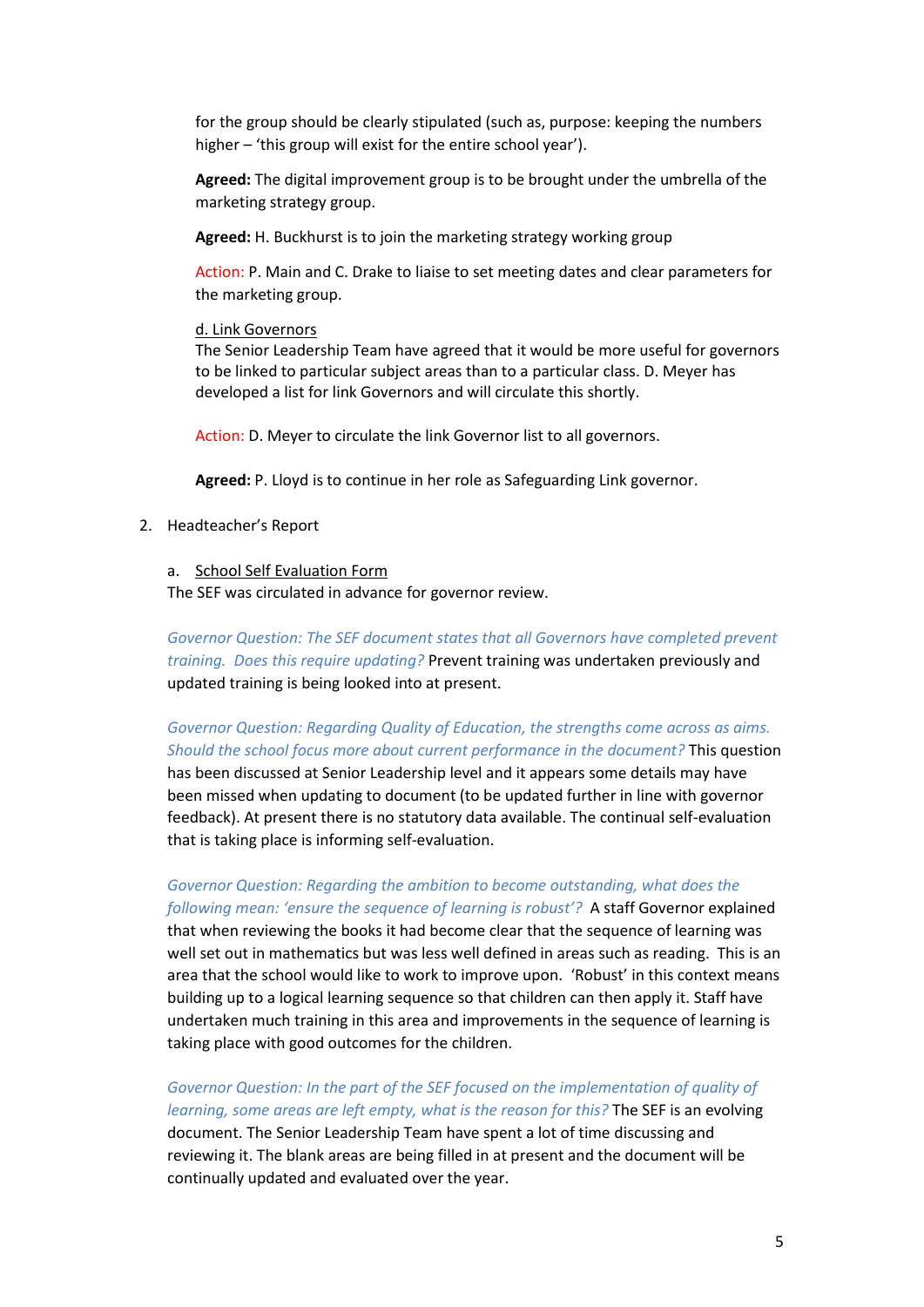#### *Governor Question: The remit of the faith group is highlighted, how is this progressing?*

A. George reported that a date has been set for the faith group to meet on the  $7<sup>th</sup>$ October 2021 at 2pm (to be confirmed in consultation with the headteacher). The meeting will be open to all stakeholders. Several parents who have attending in the past will be invited again (in liaison with the headteacher).

Governor Question: Is the term 'disadvantaged', expressly meant in terms of parental income and economics? Yes, disadvantaged refers to a child in receipt of Pupil Premium. Governors agreed that a glossary section in the SEF would be helpful.

A governor recommended that the importance on mental health and wellbeing should be better highlighted in terms of the school's strategy as should the school's strategic approach to financing. The headteacher agreed that this would be worth looking in to.

Governors asked that governor actions for every area be included. The Headteacher agreed that this would be positive.

*Governor Question: Should parent and carer feedback be included, particularly in terms of the school's performance during the pandemic?* Yes, a parental feedback area can be included. Parental comments can be collated (from the home learning survey that was sent out during the second shutdown).

## *Governor Question: When teaching E-safety and Internet safety at Year 6 level, should not E-usage also be taught to better support the transition Year 7 in terms of digital*

*literacy?* It is difficult to second-guess what software secondary schools are going to use. The virtual communication unit taught to Year 4 and 5 children should cover this. The computing curriculum is currently under review and this governor feedback will inform this. The Headteacher asked governors to note that the last time the current Year 6s had been experienced a normal school year (without lockdowns or other pandemic-related measures), had been in their Year 3. Governors agreed that this was a important, sobering thought to keep in mind when considering the progress and any learning gaps for the children.

b. School Improvement/Development Plan The SFP was circulated in advance for governor review.

*Governor Question: Regarding staff understanding of both formative and summative assessment demonstrated?* This area of the document requires further detail and clarification (rewording).

*Governor Question: What does cultural capital mean? Can this be expanded upon in the document so that others can understand what it means and how it relates directly to the particular context of the school?* Staff Governors and Headteacher explained cultural capital in terms of a metaphor: what each child has in 'their backpack' (what they have been exposed to in terms of culture and general knowledge). The key concept is to not take any of this for granted, looking at areas unique to the children and then threading this through the curriculum as well as being connected to the community of London and priorities as a CE school. This is a buzzword in education at present (informing the value added discussion). There is a conflict between how this term is understood in the fields of sociology (class) and education (curriculum is in theory imposing particular knowledge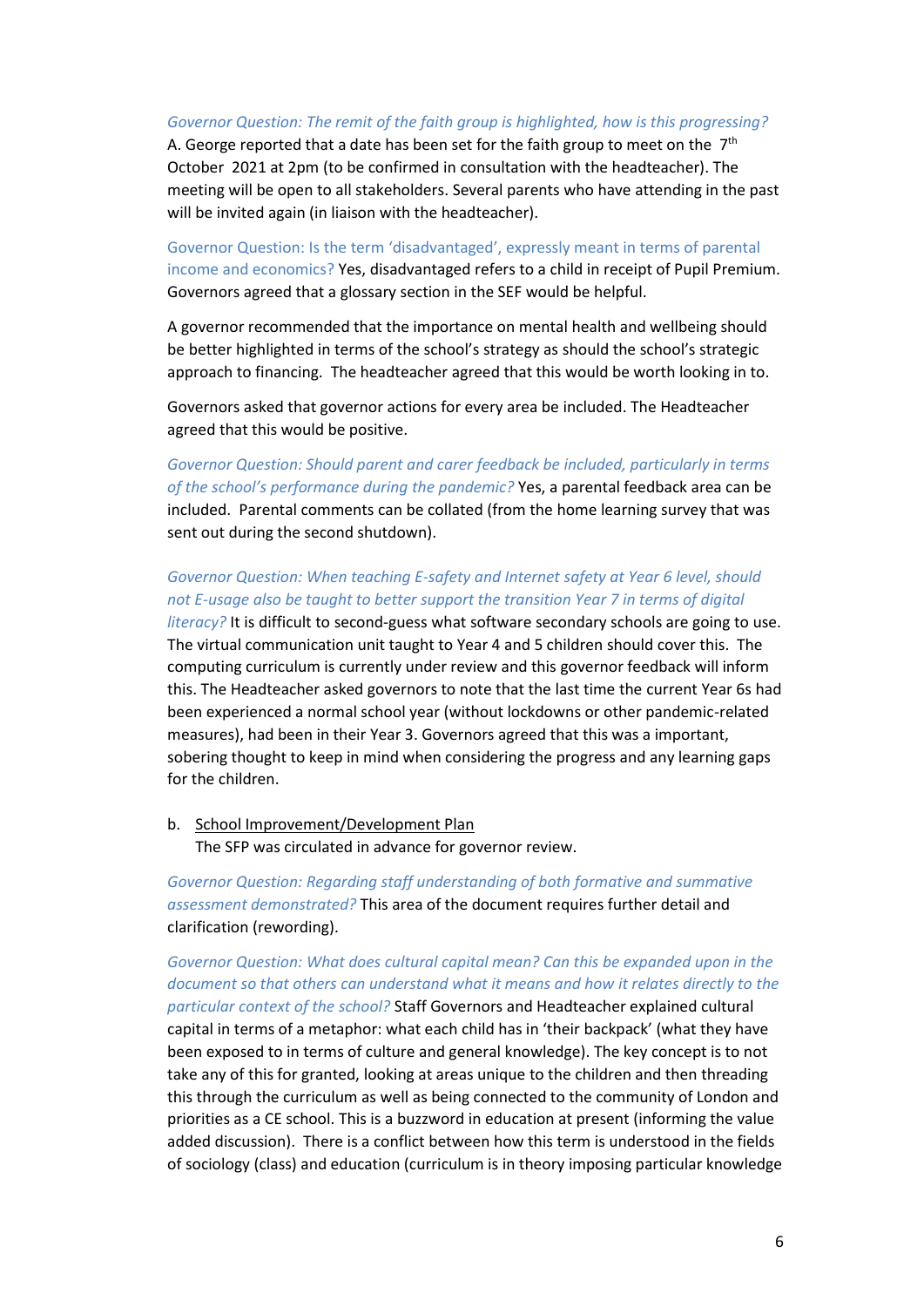areas for; music for example is a way of imposing culture capital). Governors engaged in a discussion regarding the musical cannon, notions of high and low culture as well as popular music and art forms.

### *Governor Question: Regarding priority 2 'behaviour and attitudes', what does it mean to re-establish expectations for behaviour, what is the school attempting to achieve in this*

*regard?* During the pandemic, children were organized into bubble groups this meant that many of the behaviour strategies in place prior to the pandemic could not be used (groups could not be mixed, children could not be sent to talk to the Senior Leadership Team, parallel classrooms could not be used). Overall there had been many positive outcomes to the bubble approach in terms of behaviour. The school is now looking in to how behaviour scripts be reframed as overall behaviour has been very good and calm during the pandemic measures, with children engaging well with learning overall. Current behaviour in class is good. There are some behaviour issues in the playground and children are being worked with help them build self-regulation skills.

*Governor Question: In the school's view, has time spent at home with parents (lockdown) impacted on children's behaviour at school?* This is a complex picture and is variable from family to family. It is not possible to make any generalizations in this regard.

*Governor Question: Regarding page 6 and 7 of the SDP 'desired outcomes and impact': Could this be tightened up? For example: 'all staff are consistent in their approach' in what regard?* Yes this needs to be done. Better wording is to be found in order to adequately express the desired outcome of behaviour. The wording will be looked in to. The headteacher noted that the document is fairly minimal at this point of its development.

The headteacher thanked governors for their rigorous feedback and asked that any further comments be emailed directly.

- c. Pupil Premium and Strategy Statements Updates on the Pupil Premium and Strategy Statements will be presented at the next meeting (agenda item).
- d. Covid-19 Catch-up Premium The approximately £3,000 left over of this fund is to be used towards booster sessions and before and after school options. Obvious learning gaps are being identified. A recent progress meeting has been held.
- e. EYFS Framework

This was reviewed in detail at the recent meeting of the CLC.

### f. Curriculum Statement

Governors noted the curriculum statement update.

Governors thanked the headteacher and Leadership Team for completing this SIP, SIDP and Curriculum statement to such a high standard.

2.1. RHSE Update

Two new subject leads are looking at the Department for Education guidance and ensuring all is up to date. Year 6 children have recently undergone a relationships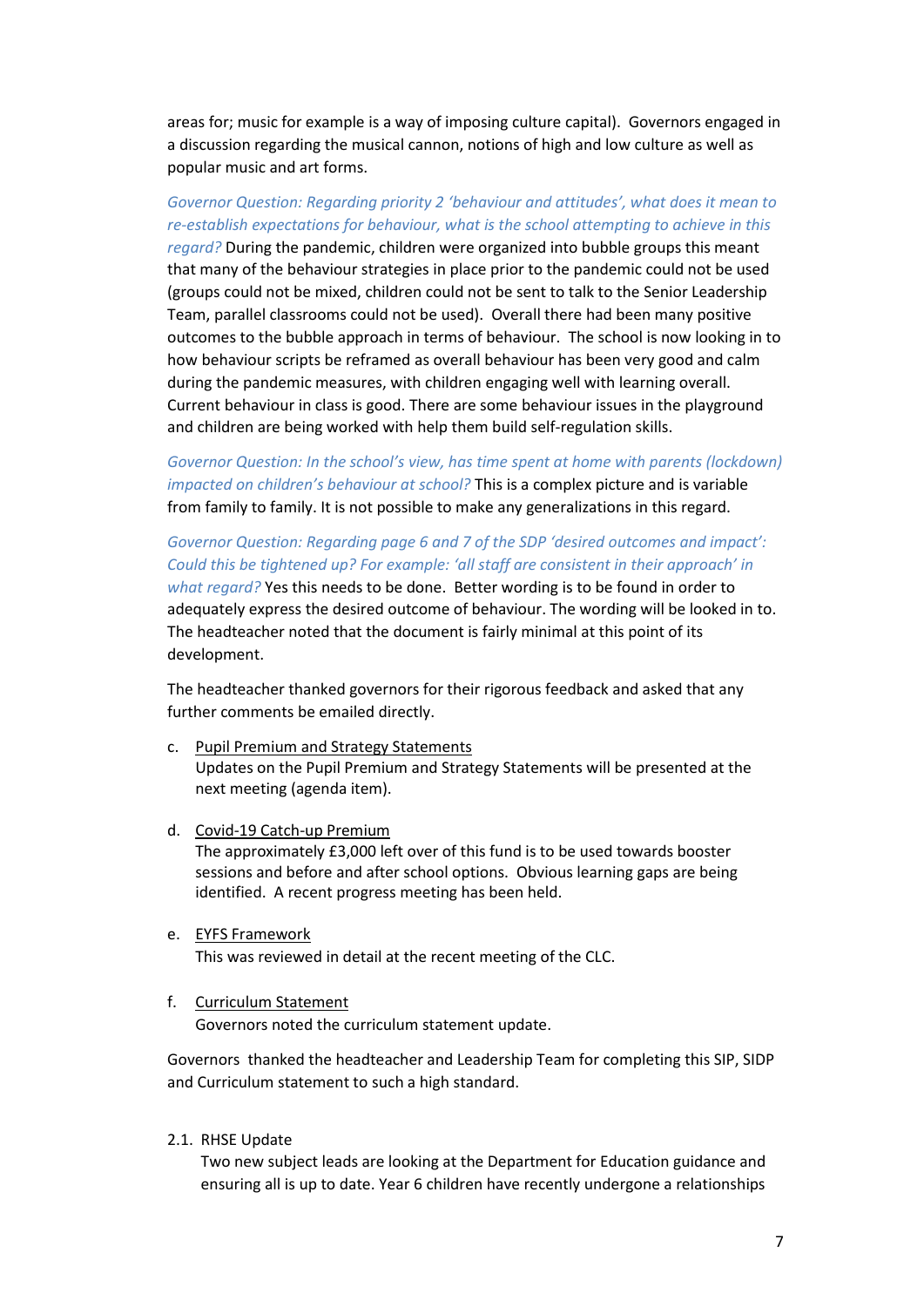workshops ('Tender'). This had been a very good, whole day focus on healthy relationships training. A parent governor gave positive feedback of their child's experience of this workshop.

2.2. Ofsted Update (new standing agenda Item)

Updated Ofsted Inspection handbooks have been published. The headteacher is currently reviewing the handbook and will plan a training session on this for governors shortly.

2.3. Data Report

There is no standardized data to report at this point. The data and historical data is currently being moved into insights tracking. Statutory tests are expected this year. It is not yet clear how the benchmarks will be set. The Phonics test for Year 2 will take place this year (run by the school). Governors asked that this be included as a next agenda item.

3. Safeguarding and Health & Safety

long period only at present.

3.1. Safeguarding Report

C. Johnson has circulated a safeguarding report in advance of the meeting for governor review.

*Governor Question: regarding attendance, is the school continuing with online lessons if the children are well enough to learn remotely?* Much of the absence figures are due to holidays (seeing family after a long time due to the pandemic). It is important to keep an eye on this absentee figure and monitor it closely, particularly as the school is going in to a season that will have increased colds and other illnesses. Online provision is available if children are required to isolate for a

## *Governor Question: Is there normally a section of the report dedicated to any*

*bullying?* Yes this normally the case and has been omitted by accident. At present there is no bullying to report, however there are a couple of children being persistently unkind and this is being looked into and monitored with care.

Action: C. Johnston to ensure that the safeguarding report includes a section on bullying (even if the figure is zero).

KCSIE governor training is to be arranged shortly.

### 3.2. Health & Safety Report

There were no significant updates for governors to note.

- The recent fire drill took place successfully.
- The school continues to observe social distancing measures. Full worship has not returned (this is done collectively, outside when the weather is suitable). Phased assemblies will be reconsidered in due course.
- Governors agreed that it was best for the Senior Leadership Team to remain cautious and review this going forward (gates, lunchtimes, playtimes)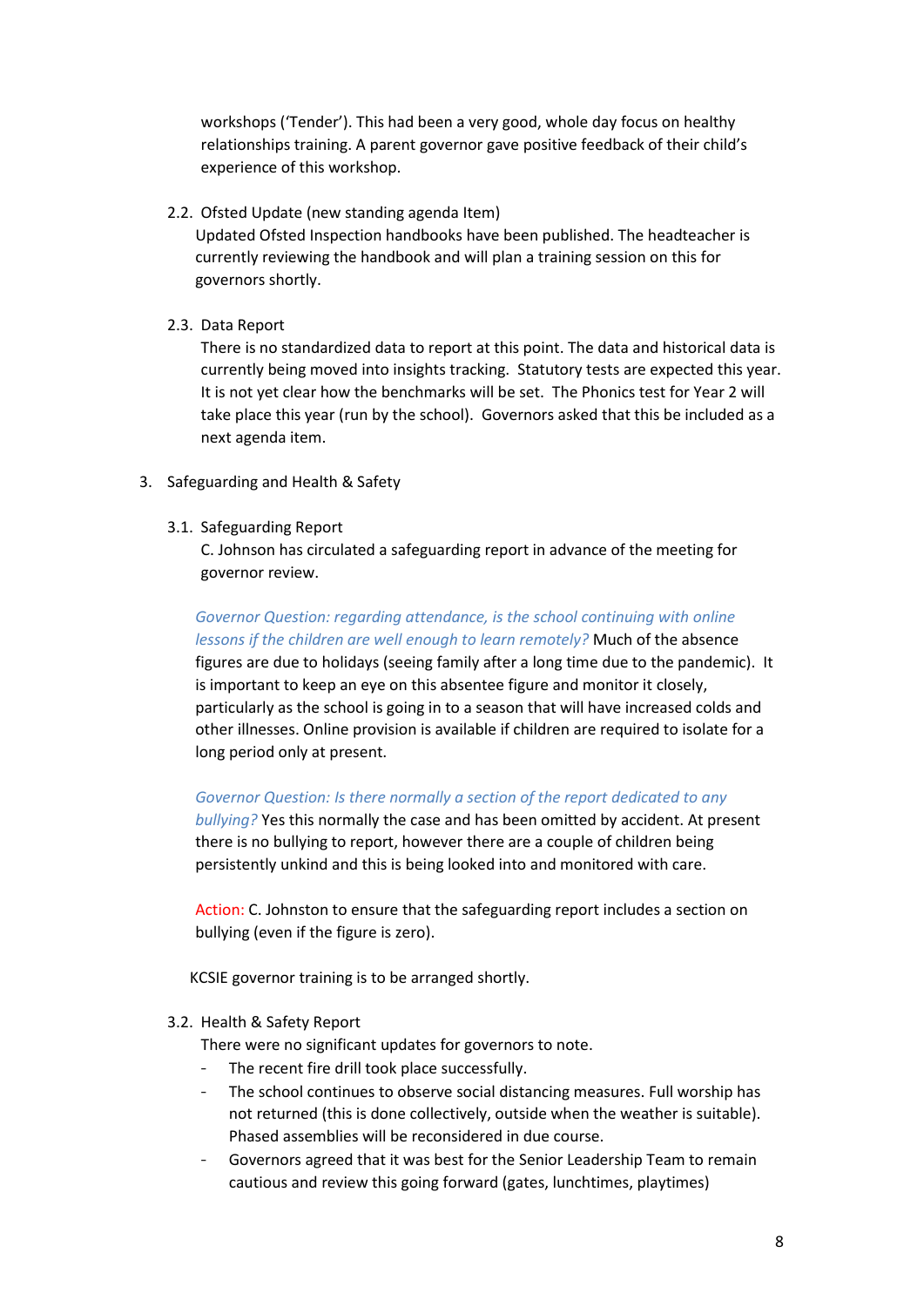## 3.3. Contact with families

C. Johnson's report was reviewed. Governors noted that there are currently a large number of families in need.

## 4. Financial Management

4.1. Finance Update

A Resources meeting is to be planned shortly. P. Main to set the date. It is the requirement to hold at least one Resources meeting per term, however two meetings is good practice, where possible.

N. Karim and the headteacher have reviewed the budget: there are no significant concerns to report. The headteacher is due to meet with the Local Authority budget to review the budget and projections in November.

g. Schools Financial Value Standard Updates forthcoming.

## 5. Staffing

The headteacher reported that staffing has gone well this term.

- One member of staff has had an injury and is off from school. The school is fortunate that S. Smith has been able to give more time to support.
- There has been several staff off due to illness, but this is being monitored and is not of significant concern at present.
- Staff are continuing to face significant pressures in their personal lives, postpandemic and beyond. Staff wellbeing continues to be a core focus for the school. Support measures are in place and continually reviewed.
- Two of the three staff members on maternity leave are returning: one is back in school already and another is due to join shortly for a day a week. This will help free up time for the Senior Leadership Team. The third staff member is due back in December 2021.
- A degree of staff flexibility has increased, allowing the headteacher more time to focus on her leadership duties (teaching reduced to two afternoons per week)

## 6. Policies

6.1. Performance Appraisal and Pay Policy

Information has yet to come through from Lewisham (next agenda Item).

6.2 Complaints Policy

To be discussed at the next meeting (next agenda Item).

6.3 Mental Health Policy

The policy has been completed and is up on the school's website in draft form. **Agreed:** Governors agreed to the amended mental health policy.

- 7. Governor Projects and Training
	- 7.1. Governor Monitoring To be discussed at a future meeting.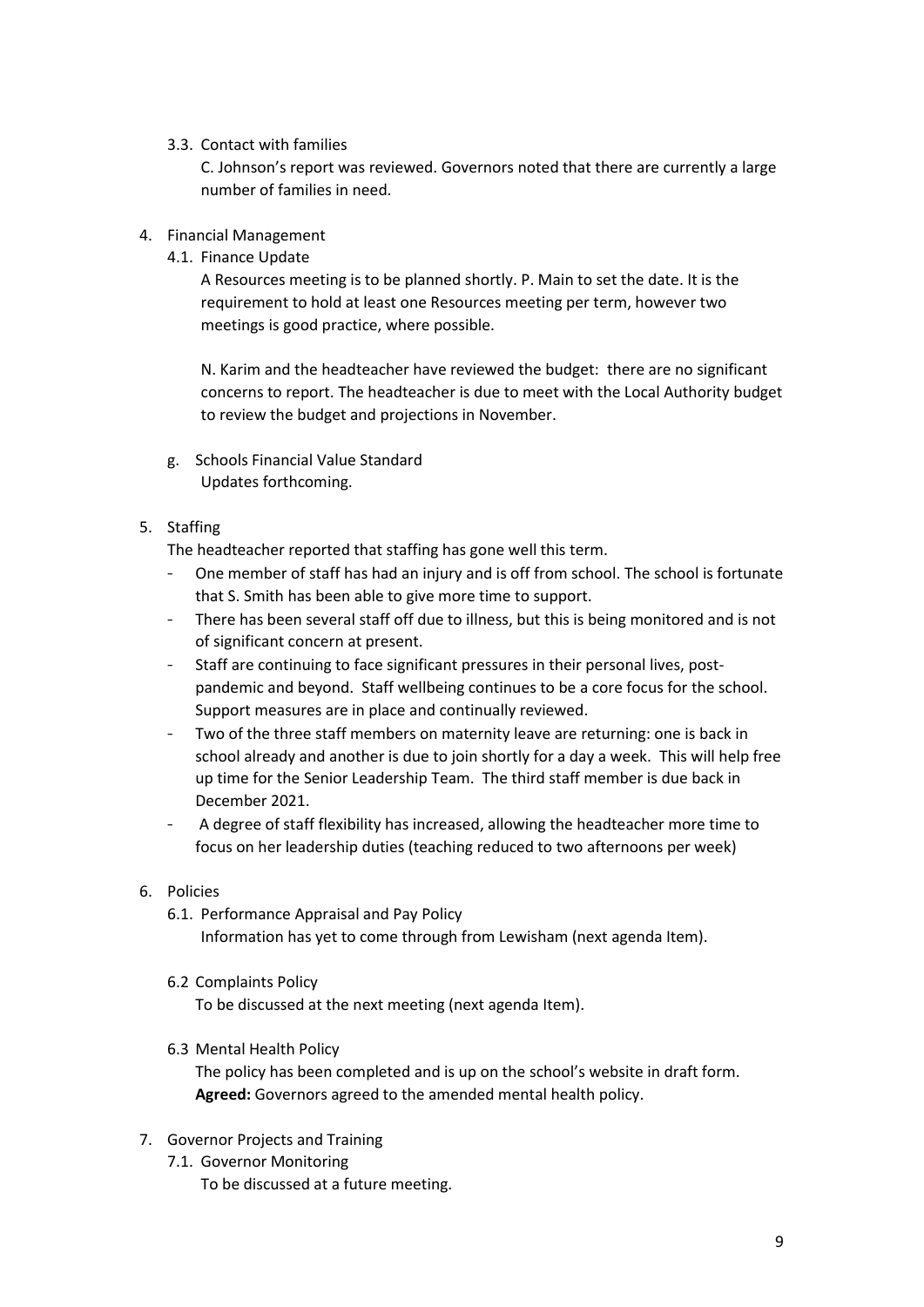- 7.2. Governor Training Reports There were no training reports.
- 7.3. Governor Visits

Two parent governors reported on their recent visits to the school. The Chair asked that all governors who visit the school to submit a short written report and upload this to MyDrive.

## 7.4. Future Training

- Statutory Safeguarding Training: D. Meyer to circulate possible dates.
- Update of Ofsted Training: being planned.
- Pupil Premium Training: *New expectations from September 2021* (organized by the Local Authority)

Action: Governors L. Rye and D. Roberts to look into attending the Pupil Premium training on 8<sup>th</sup> November 2021.

- Governors noted the training available for new Chairs. B. Carlyon reported that she has recently undertaken Chair's training. R. Sutton recommended the regular Chairs of governors meetings held by the Diocese.

## 8. Next Meeting Dates and Agenda Items Governors asked that the headteacher and Chair meet do confirm the following meeting dates for the academic year 2021/22:

| Autumn Term 2:            | Spring Term 1:            | Summer Term 1:        |
|---------------------------|---------------------------|-----------------------|
| Thursday 25 November 2021 | Thursday 10 February 2022 | Wednesday 25 May 2022 |
|                           | Spring Term 2:            | Summer Term 2:        |
|                           | Tuesday 22 March 2022     | Thursday 30 June 2022 |

\* *All meetings to commence at 6:30pm unless otherwise stated*

Next Agenda Items:

- Complaints Policy
- Performance Appraisal and Pay Policy
- Scheme of Delegation Review
- Finance (including maintenance fund update)
- Data Report (if information is available)

Future Agenda Items:

Admissions Policy (following consultation

## 9. Outgoing Chair

R. Sutton reported that her decision to resign from the board is due to her no longer living locally to the school. Governors gave heartfelt thanks to R. Sutton for her energies and expertise, guiding the board with a combination of consideration and rigour. The headteacher and staff governors thanked R. Sutton for her consistent and valued support, particularly during the recent challenging years. R. Sutton stated that her time serving on the board of St. Bartholomew's has been both a privilege and a pleasure. She intends to write to all staff thanking them for all their hard work and support.